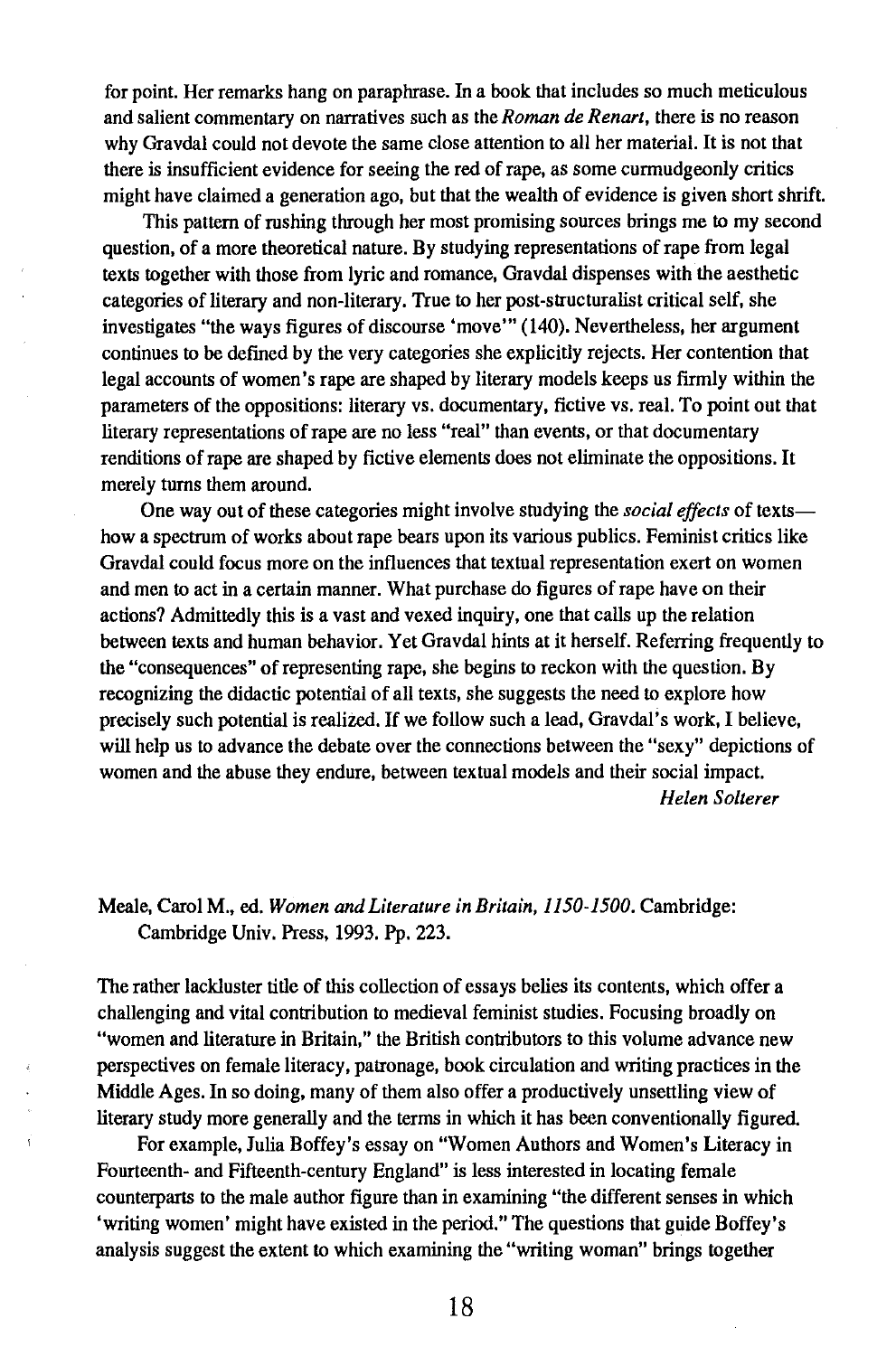textual studies and feminist studies in a way that will leave neither unchanged by the encounter:

What kinds and standards of literacy did medieval women possess? By what methods were the compositions of women "authors" recorded and disseminated, in an age when scribal skills were not automatically concomitant with authorial ones? How is it possible to locate women's writing in a period characterised by anonymity? Only by uncovering exactly what constituted women's writing can we begin to answer the most pressing questions of feminist criticism: "what does writing as a woman mean, and to what extent does it involve a new theory and a new practice?" (159)

To modify Mary Jacobus' question (which Boffey cites), it would appear that the project of writing *about* writing women requires no less than "a new theory and a new practice" of its own, even as it unsettles the theories and practices that have traditionally structured the work of literary history. Examining manuscript evidence for medieval women's literary practice, including the Findern manuscript, Boffey's analysis doesn't recuperate women writers and readers so much as it throws both of these terms into question. This is not, however, to suggest that such an approach is any the less crucial to feminist literary history. Indeed, by mobilizing the tools of textual analysis to query the very terms of the project, Boffey's analysis eschews the (albeit powerful) temptation to reify the "woman's voice" and rather seeks to examine the status and construction of gender as a textual trace.

Boffey's essay joins many in this collection in demonstrating how the study of women and books throws into focus a set of difficult questions underlying medieval studies more generally. In her essay "Women in No Man's Land: English Recluses and the Development of Vernacular Literature in the Twelfth and Thirteenth Centuries," Bella Millett poses the crucial question, "How far is it possible to discuss the relationship of women and literature in a period which had no real equivalent to our own modern concept of literature?" (86). And in her essay on "Laywomen and Their Books in Late Medieval England," Carol M. Meale, the collection's editor, suggests further that "in an age when 'reading' could be a communal activity ... the term 'reader' may need radical redefinition if we are to understand women's use of books" (133).

This emphasis on the fluidity of medieval genres and the variable settings in which texts could be consumed finds cogent treatment in Jocelyn Wogan-Browne's analysis of "Women and Anglo-Norman Hagiography in the Twelfth and Thirteenth Centuries," which takes up the point that textual meaning is "complex and to a significant extent negotiable between reader and text, rather than automatically fixed by the text" (64). Tracing the circulation and use of hagiographical texts enables Wogan-Browne not only to question the fixity of these texts' meanings (for example, she questions the idea that narratives of female martyrdom are incommensurable with possibilities for female agency, or that male saints'lives offer no point of identification for female readers), but also to complicate the oppositions frequently assumed to structure medieval society and to circumscribe women's lives. Felicity Riddy pursues a similarly searching line of analysis into the late fourteenth and fifteenth centuries in her essay, '''Women Talking About the Things of God': a Late Medieval Sub-Culture." Like Wogan-Browne, Riddy examines how the production and circulation of religious texts in the vernacular crossed